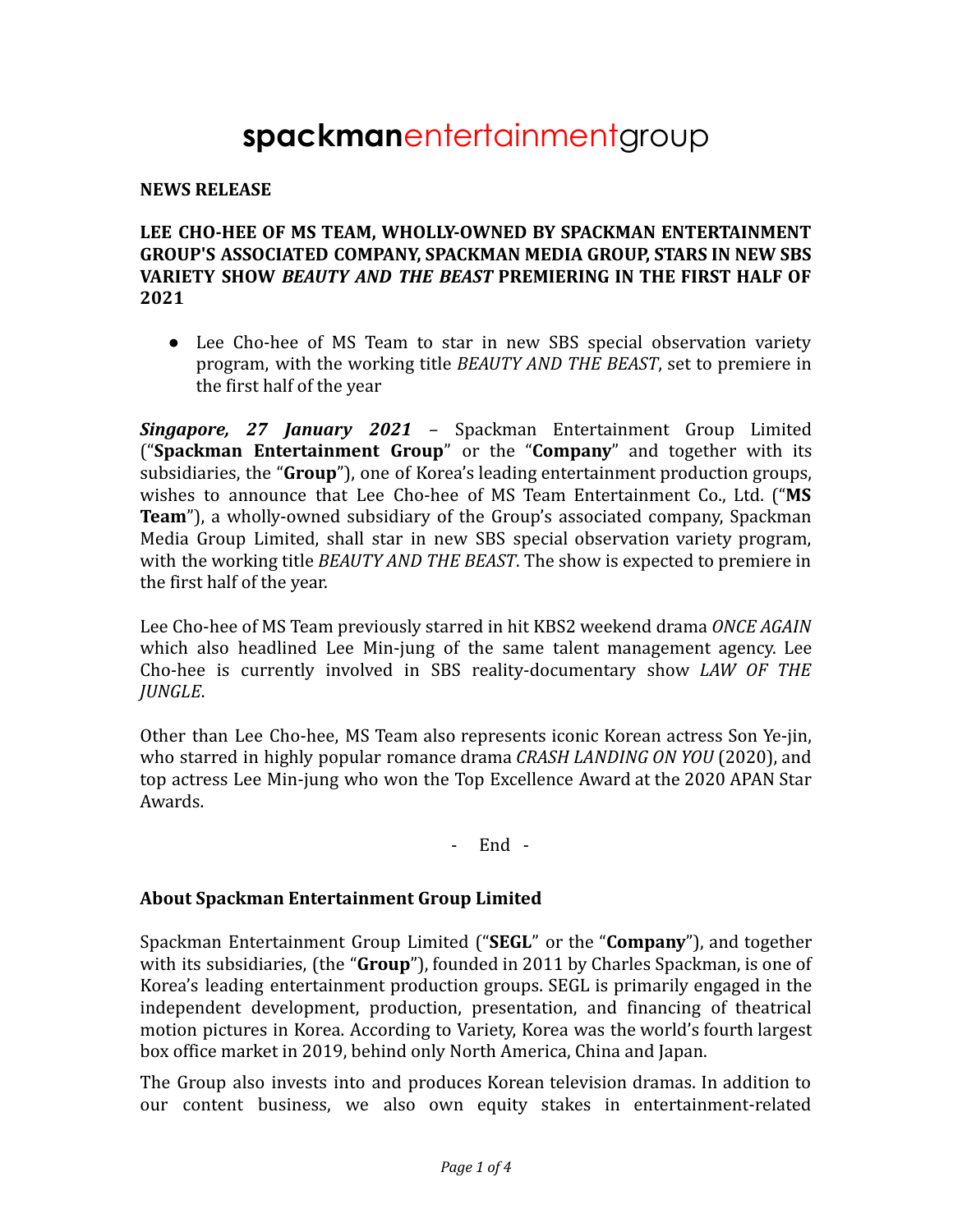companies and film funds that can financially and strategically complement our existing core operations. SEGL is listed on the Catalist of the Singapore Exchange Securities Trading Limited under the ticker 40E.

# *Production Labels*

SEGL's wholly-owned Zip Cinema Co., Ltd. ("**Zip Cinema**") is one of the most recognised film production labels in Korea and has originated and produced some of Korea's most commercially successful theatrical films, consecutively producing 10 profitable movies since 2009 representing an industry leading track record. Recent theatrical releases of Zip Cinema's motion pictures include some of Korea's highest grossing and award-winning films such as *CRAZY ROMANCE* (2019), *DEFAULT* (2018), *MASTER* (2016), *THE PRIESTS* (2015), *COLD EYES* (2013), and *ALL ABOUT MY WIFE* (2012). For more information on Zip Cinema, do visit <http://zipcine.com>

SEGL also owns Novus Mediacorp Co., Ltd. ("**Novus Mediacorp**"), an investor, presenter, and/or post-theatrical distributor for a total of 79 films (58 Korean and 21 foreign) including *ROSE OF BETRAYAL*, *THE OUTLAWS* and *SECRETLY, GREATLY*, which was one of the biggest box office hits of 2013 starring Kim Soo-hyun of *MY LOVE FROM THE STARS*, as well as *FRIEND 2: THE GREAT LEGACY*. In 2012, Novus Mediacorp was also the post-theatrical rights distributor of *ALL ABOUT MY WIFE*, a top-grossing romantic comedy produced by Zip Cinema. In 2018, *THE OUTLAWS*, co-presented by Novus Mediacorp broke the all-time highest Video On Demand ("**VOD**") sales records in Korea. For more information on Novus Mediacorp, do visit <http://novusmediacorp.com>

The Company owns a 100% equity interest in Simplex Films Limited ("**Simplex Films**") which is an early stage film production firm. Simplex Films has the following films in the pipeline namely, *A BOLT FROM THE BLUE*, *IRREVOCABLE PROMISE* and *OUR SUPERSTAR K*.

The Company owns a 100% equity interest Take Pictures Pte. Ltd. ("**Take Pictures**") which has a line-up of several films including *STONE SKIPPING, GUARDIAN* (working title) and the co-production with Zip Cinema for *THE PRIESTS 2.*

The Company owns a 100% equity interest in Greenlight Content Limited which is mainly involved in the business of investing into dramas and movies, as well as providing consulting services for the production of Korean content.

The Company owns a 20% equity interest in The Makers Studio Co. Ltd., which plans to produce and release four upcoming films, the first of which will be *THE ISLAND OF THE GHOST'S WAIL*, a comedy horror film.

Our films are theatrically distributed and released in Korea and overseas markets, as well as for subsequent post-theatrical worldwide release in other forms of media, including online streaming, cable TV, broadcast TV, IPTV, video-on-demand, and home video/DVD, etc. We release all of our motion pictures into wide-theatrical exhibition initially in Korea, and then in overseas and ancillary markets.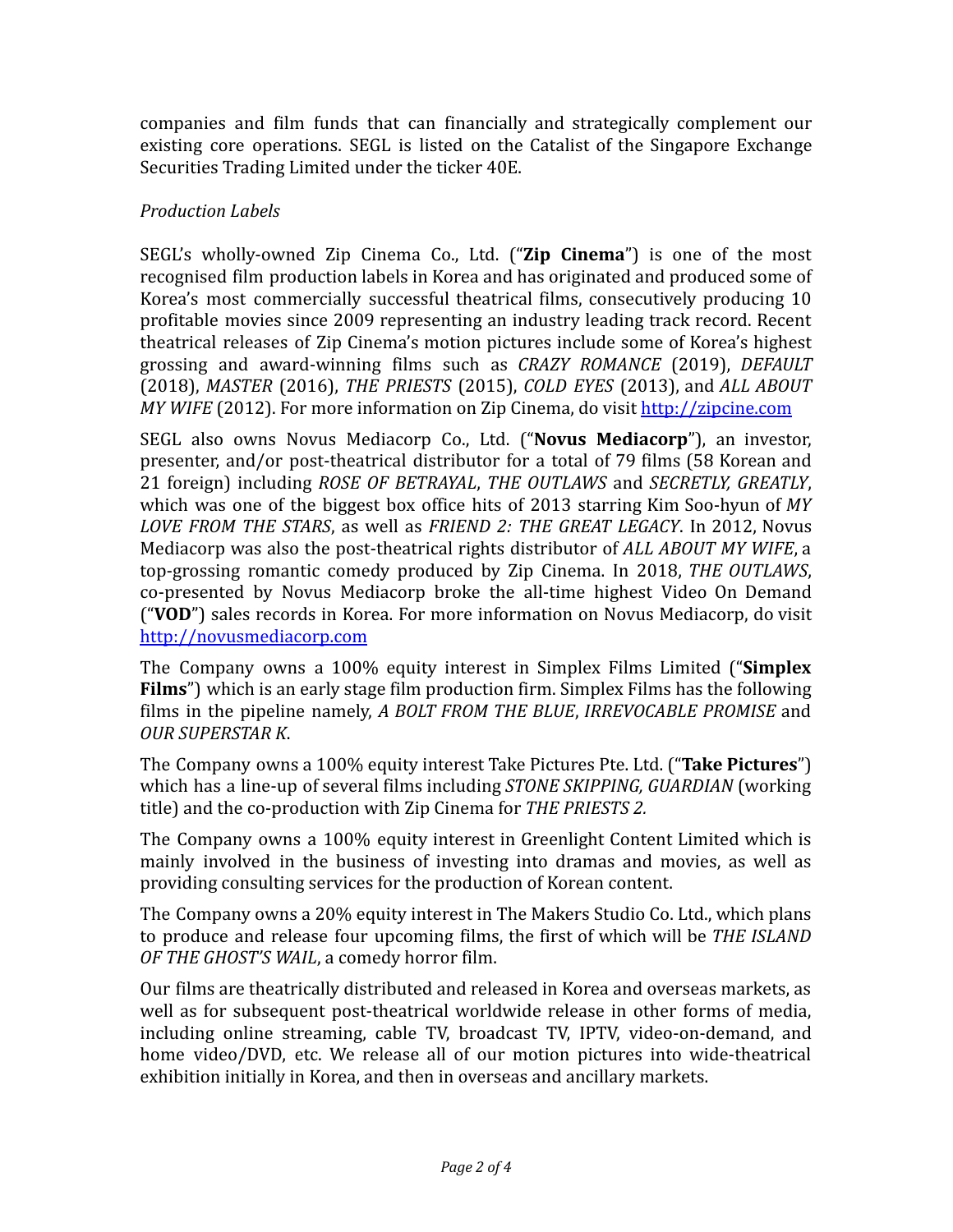## *Talent Representation*

The Company holds an effective shareholding interest of 43.88% in Spackman Media Group Limited ("**SMGL**"). SMGL, a company incorporated in Hong Kong, together with its subsidiaries, is collectively one of the largest entertainment talent agencies in Korea in terms of the number of artists under management, including some of the top names in the Korean entertainment industry. SMGL operates its talent management business through renowned agencies such as MSteam Entertainment Co., Ltd. (Son Ye-jin, Lee Min-jung, Ko Sung-hee), UAA&CO Inc. (Song Hye-kyo, Yoo Ah-in, Park Hyung-sik), Fiftyone K Inc. (So Ji Sub, Ok Taec-yeon), SBD Entertainment Inc. (Son Suk-ku), and Kook Entertainment Co., Ltd. (Kim Sang-kyung, Kim Ji-young). Through these full-service talent agencies in Korea, SMGL represents and guides the professional careers of a leading roster of award-winning actors/actresses in the practice areas of motion pictures, television, commercial endorsements, and branded entertainment. SMGL leverages its unparalleled portfolio of artists as a platform to develop, produce, finance and own the highest quality of entertainment content projects, including theatrical motion pictures, variety shows and TV dramas. This platform also creates and derives opportunities for SMGL to make strategic investments in development stage businesses that can collaborate with SMGL artists. SMGL is an associated company of the Company.

The Company owns a 100% equity interest in Constellation Agency Pte. Ltd. ("**Constellation Agency**"). Constellation Agency, which owns The P Factory Co., Ltd. ("**The P Factory**") and Platform Media Group Co., Ltd. ("**PMG**"), is primarily involved in the business of overseas agency for Korean artists venturing into the overseas market. The P Factory is an innovative marketing solutions provider specializing in event and branded content production. PMG is a talent management agency which represents and manages the careers of major artists in film, television, commercial endorsements and branded entertainment.

## *Strategic Businesses*

The Company owns a 100% equity interest in Frame Pictures Co., Ltd. ("**Frame Pictures**"). Frame Pictures is a leader in the movie/drama equipment leasing business in Korea. Established in 2014, Frame Pictures has worked with over 25 top directors and provided the camera and lighting equipment for some of Korea's most notable drama and movie projects including *ITAEWON CLASS* (2020), *HOW TO BUY A FRIEND* (2020), *KIM JI-YOUNG, BORN 1982* (2019), *FOUR MEN* (2019) and *ASADAL CHRONICLES* (2019).

Previously, Frame Pictures was also involved *in GIRL COPS* (2018), *MALMOI* (2018), *SUITS* (2018), *MISTRES*S (2018), *LIFE* (2018), *LIVE* (2018), *MONEY FLOWER* (2017), *SWEET REVEN*GE (2017), *BAD GUYS 2* (2017), *THE LEGEND OF THE BLUE SEA* (2016) and *VETERAN* (2015).